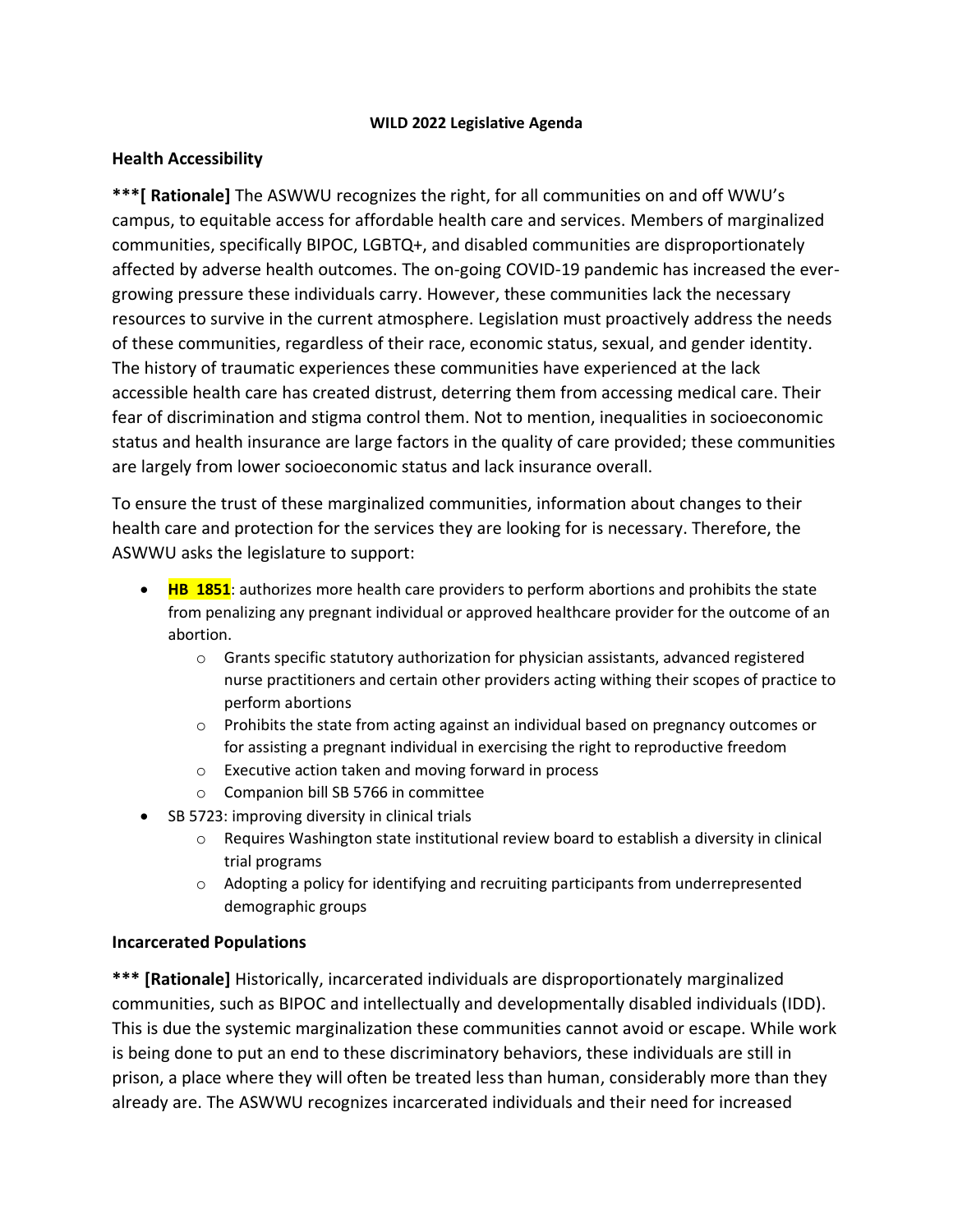human rights. Currently, these people are being treated, not with the intent of rehabilitating them back into society, but the idea they will never change and will always be criminals. Behaviors such as this continue to uphold the system that prevents them for creating better lives for themselves, regardless of if they are incarcerated or in society.

Therefore, the ASWWU asks that the legislature support:

- **SB 5588:** Works to improve the discharge and reentry plans for incarcerated individuals leaving facilities. Reentry plans would include
	- Plans to maintain contact with family and children when appropriate
		- Determine whether parenting classes will be necessary before reunification
	- Portfolio for each incarcerated individual that is comprised of their education, certifications, achievements, employment, work experience, skills, and any training received prior to and during incarceration
	- A plan that addresses the needs of the individual such as education, employment, substance abuse treatment, mental health treatment, family reunification, and other areas that they may need help in for a successful reentry.
- **HB 1756:** Restricting the use of solitary confinement
	- o State correctional facilities currently hold almost 600 individuals in solitary confinement.
	- $\circ$  This practice has been shown to have devastating and lasting psychological impacts and those directly released into the community from solitary confinement are more likely to reoffend.

#### **Equity & Justice**

**\*\*\* [Rationale]** The ASWWU recognizes the right to fair and accurate measures when achieving justice. Feminine presenting individuals, specifically black and indigenous feminine presenting individuals, are disproportionately affected by human trafficking, humans' rights violations, and sexual assault. As of 2016, the National Crime Information Center has reported over 5000 cases of missing indigenous feminine presenting people and kids. This is unacceptable. There must be necessary actions taken to prevent crimes like these to continue.

Thus, the ASWWU asks legislators support:

- **SB 5612**: ensuring survivors of domestic abuse and/or sexual assault are given opportunities to speak at conviction trials of their assaulters. Includes other rights for the victims:
	- $\circ$  a separate secure room to ensure they don't have to interact with the defendant and/or their relatives/friends.
	- o Victims of domestic abuse get immediate medical attention and are not detained for unreasonably long periods of time.
		- Moving forward in process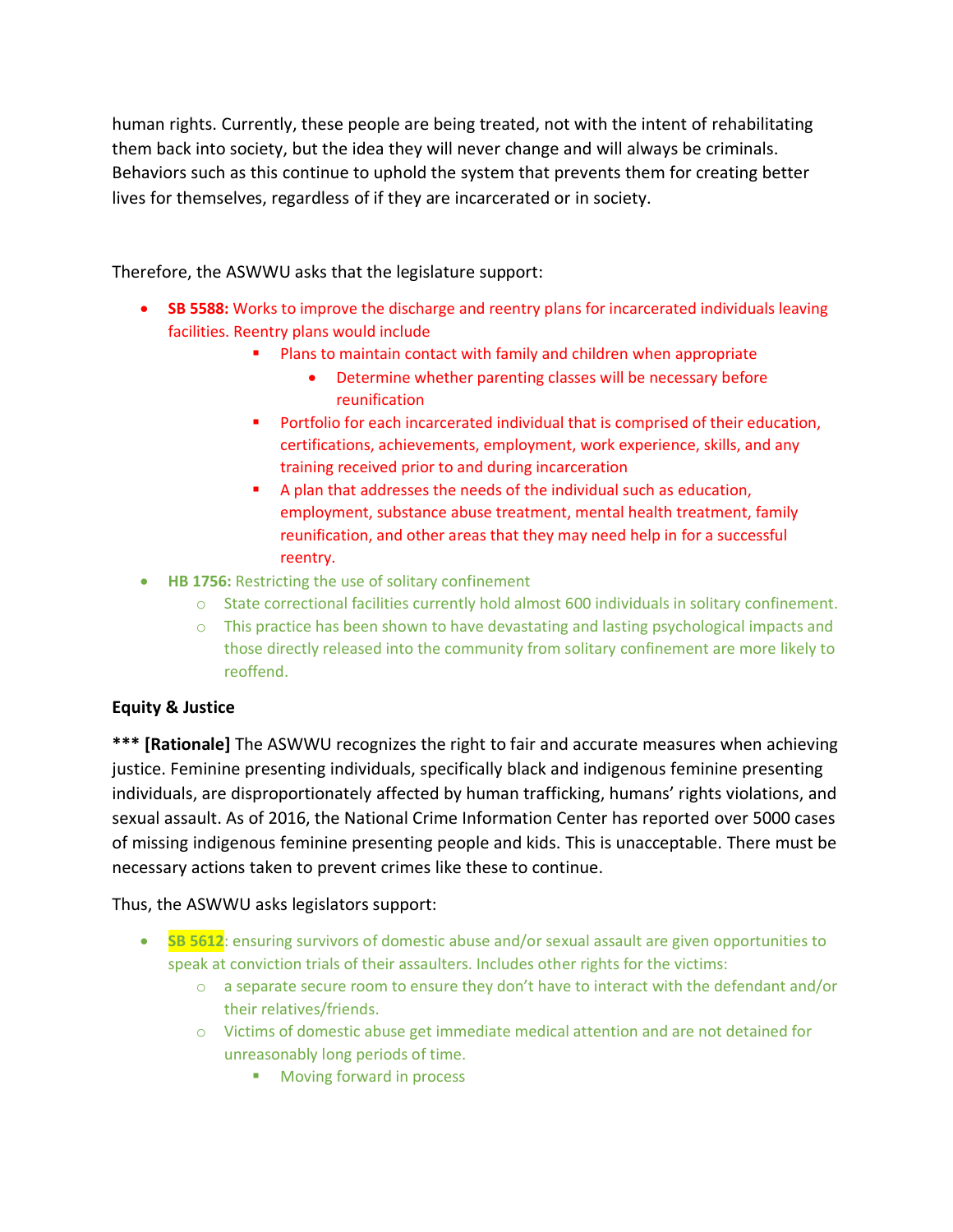- Support **[HB 1725,](https://app.leg.wa.gov/billsummary?billnumber=1725&year=2022)** which works to address the lack of resources for missing, murdered, or trafficked Indigenous persons.
	- $\circ$  Creates a missing Indigenous women and persons alert designation for endangered missing person advisory (EMPA) alerts. EMPA alerts are for those who do not qualify for AMBER alerts (which is designated for children). EMPA alerts would notify law enforcement and government agencies, television, and radio stations of missing people so agents may cooperate to recover the person
- Support **[HB 1571](https://apps.leg.wa.gov/billsummary?year=2021&billnumber=1571&initiative=false)**, which increases communications between county officials and the families of missing Indigenous people, while also providing grants to aid human trafficking survivors' rehabilitation efforts.
	- o It adds requirements for county coroners and medical examiners regarding spiritual practices, contacting family members, and returning remains.
	- o Requires training for law enforcement about the traditions and customs
	- $\circ$  Requires a Red Thunder Alert as part of endangered missing person advisory plan
	- o Requires notification if a missing person if later booked in jail
- Spearheaded by Filipino American grassroots orgs, the bill aims to limit U.S. military and police aid to the Philippines until the Philippine government addresses and stops the series of human rights violations it has committed against activists and anyone who questions/challenges them. This has been especially prevalent with the current administration under President Rodrigo Duterte.

# **Support for Undocumented and Mixed Status Families at WWU and Washington State**

**\*\*\* [Rationale]** The ASWWU recognizes undocumented and mixed status families as individuals who have the right to benefits, regardless of their immigration status. These individuals are often refugees of war, or just trying to create a better life for themselves and their families. The ability to achieve citizenship is one of privilege that many cannot afford. This shouldn't bar them from receiving benefits. Especially considering these individuals were impacted to a great degree by the COVID-19 pandemic and the increase in unemployment.

Thus, the ASWWU asks legislators support:

• [SB 5438](https://app.leg.wa.gov/billsummary?year=2021&billnumber=5438&initiative=false) would expand unemployment benefits to those who are unemployed due to the COVID-19 pandemic and are ineligible for unemployment benefits due to immigration status.

# **Resources and Infrastructure for Students**

**\*\*\* [Rationale]** The ASWWU recognizes the need for sustainable resources for students. This means providing clean energy and increasing any resources providing economic support. Sustainable practices are most often the most effective in saving money when using energy. They often are long term investments that pay themselves off, not only in the money department, but making the cost of living more affordable and accessible to disenfranchised communities…..

o **Support HB 1770:** Strengthening Energy Codes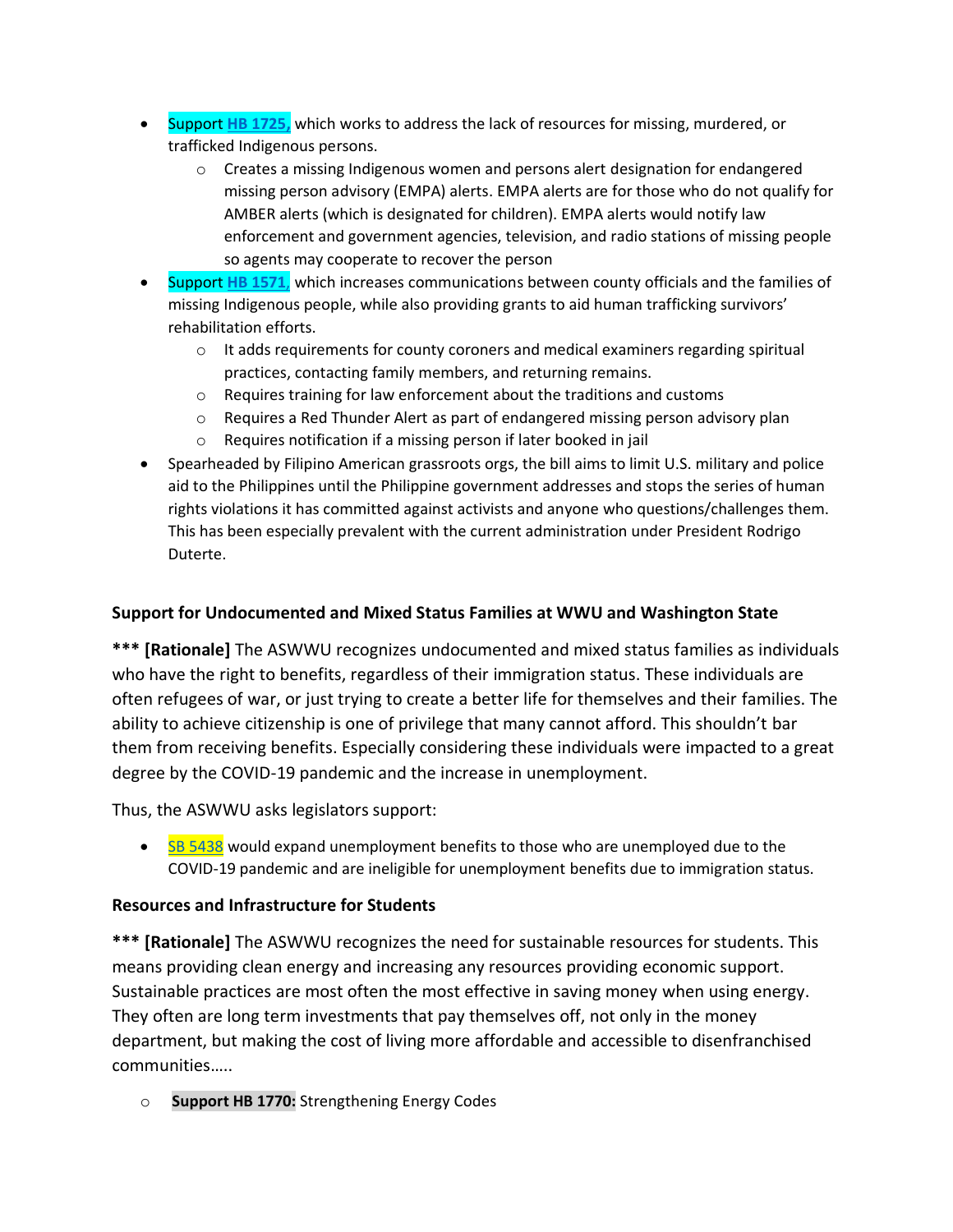- $\circ$  This bill would make sure Washington's building codes are energy efficient and are on target to meet statewide GHG emission targets, this is would also save people money in terms of cost saving for heating and electricity.
- o **HB 1659:** Increases the Washington College Grant (WFG) aid award by fully funding the grant for students with a median family income (MFI) up to 70%. The bill would also create bridge grants to allow students to cover non-tuition related expenses.
- o **[HB 1723:](https://app.leg.wa.gov/billsummary?billnumber=1723&year=2022)** This bill works to close the digital divide by creating broadband assistance programs that allow low-income families to receive help in forms such as reduced cost of voice and broadband services.

## **DOC Insert: Disabled Communities**

**\*\*\* [Rationale]** COVID-19 has created difficulties world-wide for many different communities. The inability to work and create an income has left many without means to pay for rent, and unfortunately, become homeless. The disabled community has been adversely effected by the pandemic, many becoming unable to access food and housing resources, along with dealing with ableist mandates directly effecting them. By providing disabled communities with access to equitable housing and means to thrive in the work field, legislation can help these individuals overcome the obstacles hindering them from living successful lives.

The ASWWU recognizes the disabled community and their need for support, not only in the pandemic, but for the foreseeable future. We ask legislatures to also recognize these communities and support:

- Support **[HB 1724](https://app.leg.wa.gov/billsummary?billnumber=1724&year=2022)**, which ensures oversight and coordination of permanent supportive housing resources to ensure high quality housing opportunities for disabled individuals
	- $\circ$  Adds an operator of permanent supportive housing and services to the affordable housing advisory board
	- $\circ$  Creates an advisory committee on permanent supportive housing in the department of commerce.
- Support **HB 1802**: increasing opportunity for disabled individuals to participate in policy process.
	- $\circ$  It would require representation of disabled individuals of 3 or 30% (whichever higher) of any statutory body (work group, advisory board, ect.).
	- o Would also require development of report and plans moving forward
	- o Requires chief clerk of house of representatives and secretary of state to hold discussions on barriers to access in Legislature and stakeholder engagement processes
	- o Requires Chief Clerk of House representatives and Secretary of state to ensure training materials to create barrier-free access to the legislature are provided
- Support **SB 5790:** increasing the support for individuals with intellectual and developmental disabilities by providing programs and services
	- $\circ$  Would include increasing support for employment and community inclusion Medicaid rates for 2023 and be adjusted beginning 2024